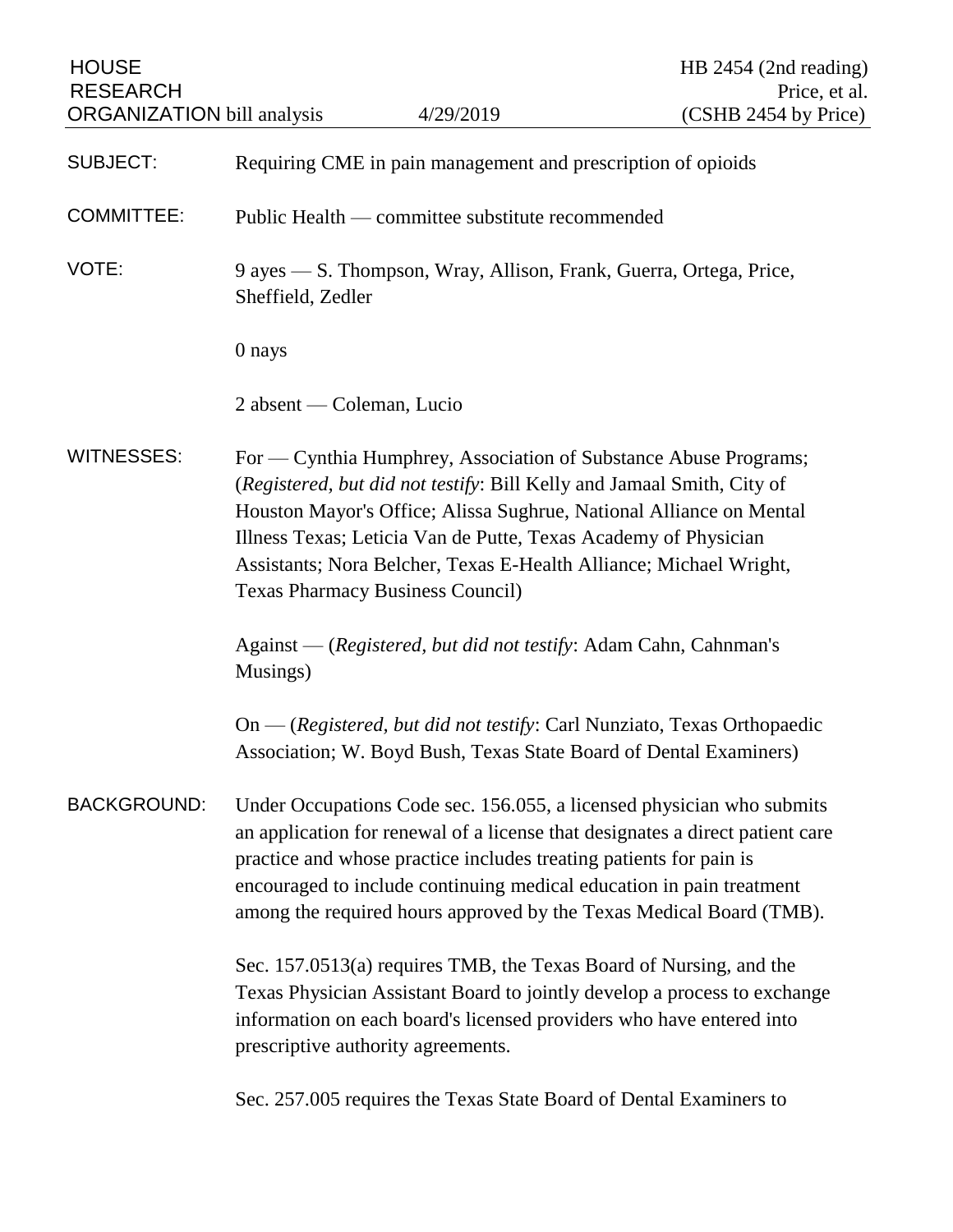## HB 2454 House Research Organization page 2

develop a mandatory continuing education program for licensed dentists and dental hygienists. The board by rule establishes the minimum number of continuing education hours a license holder must complete for each renewal period.

DIGEST: CSHB 2454 would require certain licensed physicians, advanced practice registered nurses, physician assistants, and dentists to complete a minimum of two hours of continuing medical education (CME) regarding safe and effective pain management for the prescription of opioids and other controlled substances. The CME would have to include:

- reasonable standards of care;
- the identification of patient drug-seeking behavior; and
- effectively communicating with patients regarding opioid and other controlled substances prescriptions.

**Physicians.** Licensed physicians applying for a renewal would have to complete these CME hours in each of the first two renewal periods following the issuance of the physician's initial registration permit, with two of those hours to be completed within one year of license issuance. After this time, the bill would require physicians to complete a minimum of two hours of CME every eight years.

The bill would allow the required CME hours to be completed in any Texas Medical Board (TMB)-approved CME activity, including medical ethics or professional responsibility education, and could be counted toward the required board-approved hours. The bill would prohibit the CME hours from satisfying any education required by board rule for certified pain clinic personnel.

A physician who on January 1, 2021, held a license would have to complete a minimum of two hours of CME in pain management and controlled substance prescriptions in each of the two renewal periods occurring after that date. This provision would expire January 1, 2026.

**Nurses and physician assistants.** The bill would require TMB, the Texas